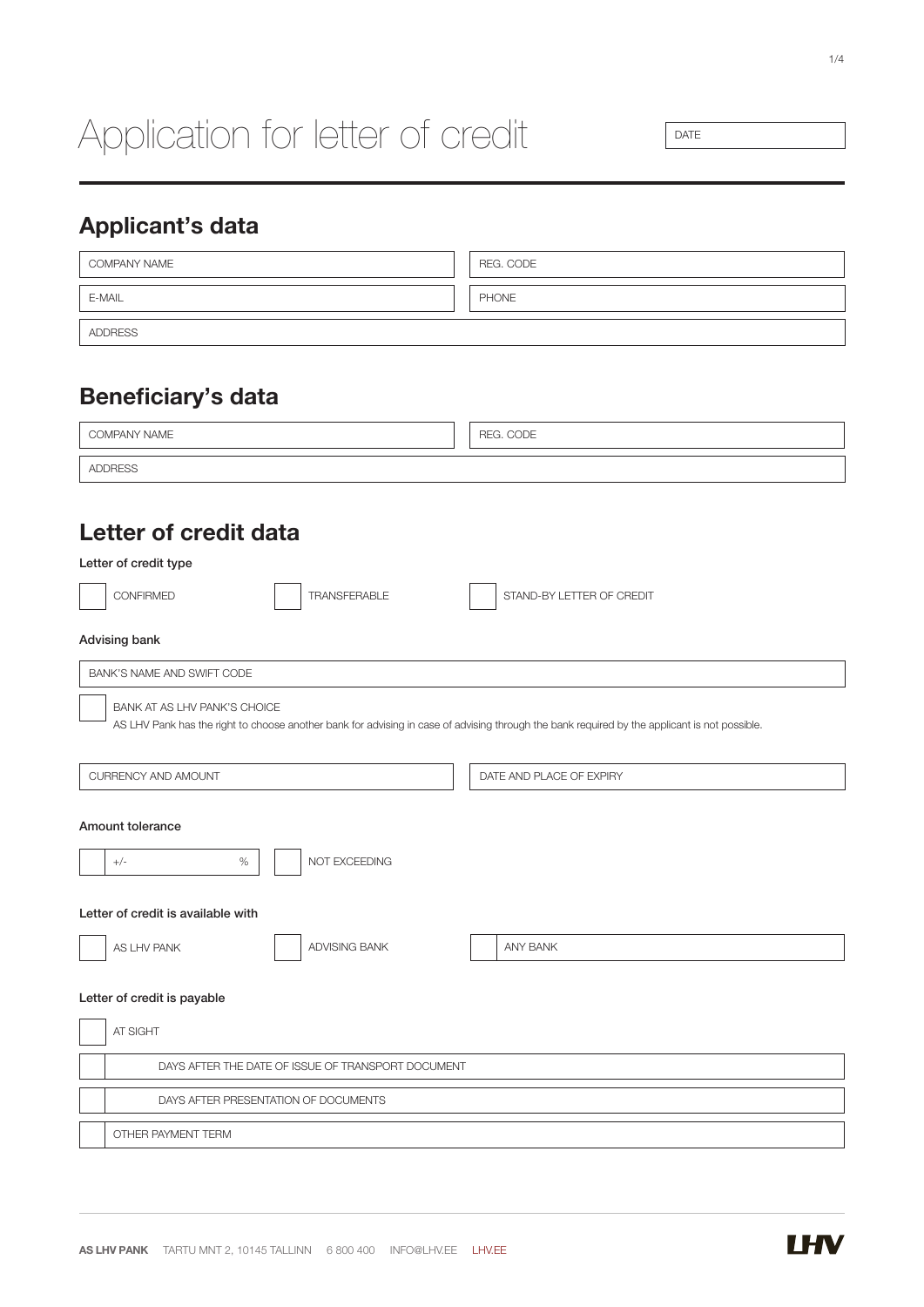# Information about the underlying transaction

| DESCRIPTION OF GOODS IN ENGLISH |                   |                                                                    |                                                   |              |                         |
|---------------------------------|-------------------|--------------------------------------------------------------------|---------------------------------------------------|--------------|-------------------------|
|                                 |                   |                                                                    |                                                   |              |                         |
|                                 |                   |                                                                    |                                                   |              |                         |
|                                 |                   |                                                                    |                                                   |              |                         |
|                                 |                   |                                                                    |                                                   |              |                         |
|                                 |                   |                                                                    |                                                   |              |                         |
|                                 |                   |                                                                    |                                                   |              |                         |
|                                 |                   |                                                                    |                                                   |              |                         |
|                                 |                   |                                                                    |                                                   |              |                         |
|                                 |                   |                                                                    |                                                   |              |                         |
|                                 |                   | CONSIGNEE (to be filled in only if consignee is not the Applicant) |                                                   |              |                         |
| <b>NOTIFY</b>                   |                   |                                                                    |                                                   |              |                         |
|                                 |                   |                                                                    |                                                   |              |                         |
|                                 | Partial shipments |                                                                    |                                                   | Transhipment |                         |
|                                 | ALLOWED           |                                                                    | NOT ALLOWED                                       | ALLOWED      | NOT ALLOWED             |
|                                 |                   |                                                                    |                                                   |              |                         |
| Shipment                        |                   |                                                                    |                                                   |              |                         |
| <b>FROM</b>                     |                   |                                                                    | TO                                                |              | LATEST DATE OF SHIPMENT |
|                                 |                   |                                                                    |                                                   |              |                         |
|                                 |                   | Delivery terms (as per Incoterms 2010)                             |                                                   |              |                         |
| $\mathsf{CIF}^\star$            |                   | CPT<br>${\sf CFR}^\star$                                           | $\ensuremath{\mathsf{C}}\ensuremath{\mathsf{IP}}$ | <b>FCA</b>   | <b>FAS</b>              |
| <b>FOB</b>                      |                   | <b>DAP</b><br>DAT                                                  | DDP                                               | EXW          | NAMED PLACE             |
|                                 |                   | * Bill of Lading must bear mark 'freight prepaid'                  |                                                   |              |                         |
|                                 |                   |                                                                    |                                                   |              |                         |
|                                 |                   | <b>Documents required</b>                                          |                                                   |              |                         |
| Originals                       | Copies            |                                                                    |                                                   |              |                         |
|                                 |                   | SIGNED INVOICE                                                     |                                                   |              |                         |
|                                 |                   | PACKING LIST                                                       |                                                   |              |                         |
|                                 |                   | GSP CERTIFICATE OF ORIGIN, FORM A                                  |                                                   |              |                         |
|                                 |                   | EUR 1 CERTIFICATE                                                  |                                                   |              |                         |
|                                 |                   | PHYTOSANITARY CERTIFICATE                                          |                                                   |              |                         |
|                                 |                   |                                                                    | CLEAN ON BOARD BILLS OF LADING, FULL SET          |              |                         |
|                                 |                   | MULTIMODAL TRANSPORT DOCUMENT                                      |                                                   |              |                         |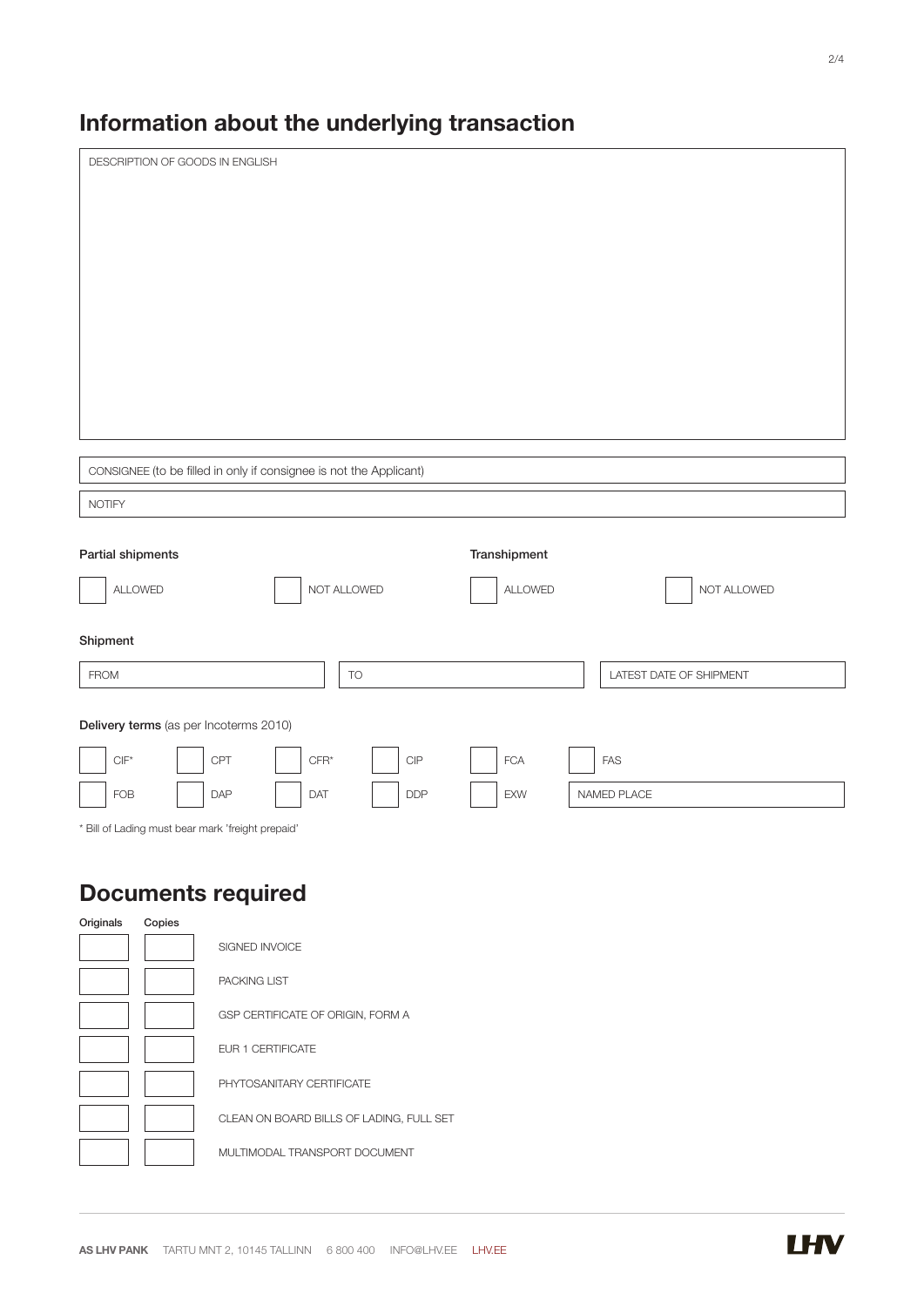| Originals             | Copies |                                                                                                                                           |  |  |
|-----------------------|--------|-------------------------------------------------------------------------------------------------------------------------------------------|--|--|
|                       |        | DUPLICATE OF RAILWAY BILL                                                                                                                 |  |  |
|                       |        | TRUCK WAYBILL, CMR                                                                                                                        |  |  |
|                       |        | AIRWAY BILL, ORIGINAL NO.3                                                                                                                |  |  |
|                       |        | QUALITY CERTIFICATE ISSUED BY (WHOM)                                                                                                      |  |  |
|                       |        | CERTIFICATE OF ORIGIN, ISSUED BY (WHOM)                                                                                                   |  |  |
|                       |        | INSURANCE CERTIFICATE/POLICY ISSUED FOR 110%<br>OF INVOICE CIF/CIP VALUE, COVERING INSTITUTE<br>CARGO CLAUSE A, SHOWING THE LOSS PAYEE AS |  |  |
|                       |        | Insurance document must specify the claim agent's name<br>and address in Estonia                                                          |  |  |
|                       |        |                                                                                                                                           |  |  |
|                       |        |                                                                                                                                           |  |  |
|                       |        |                                                                                                                                           |  |  |
| ADDITIONAL CONDITIONS |        |                                                                                                                                           |  |  |
|                       |        |                                                                                                                                           |  |  |
|                       |        |                                                                                                                                           |  |  |
|                       |        |                                                                                                                                           |  |  |
|                       |        |                                                                                                                                           |  |  |
|                       |        |                                                                                                                                           |  |  |

#### Other conditions

| Documents to be presented                                                         |                                        |  |  |  |
|-----------------------------------------------------------------------------------|----------------------------------------|--|--|--|
| WITHIN CREDIT VALIDITY                                                            |                                        |  |  |  |
| DAYS AFTER THE DATE OF ISSUE OF THE TRANSPORT DOCUMENT BUT WITHIN CREDIT VALIDITY |                                        |  |  |  |
| AS LHV Pank fees to be paid by                                                    | Advising bank's fees to be paid by     |  |  |  |
| <b>APPLICANT</b><br><b>BENEFICIARY</b>                                            | <b>APPLICANT</b><br><b>BENEFICIARY</b> |  |  |  |
| Confirming bank's fees to be paid by                                              |                                        |  |  |  |
| <b>APPLICANT</b><br><b>BENEFICIARY</b>                                            |                                        |  |  |  |

### Letter of Credit is issued according to Limit Agreement

Note: to be filled in case of existing Guarantee Limit Agreement with AS LHV Pank

LIMIT AGREEMENT NO.

#### **Collateral**

DEPOSIT IN AMOUNT OF  $\|\hspace{-.05in} \|$  OTHER